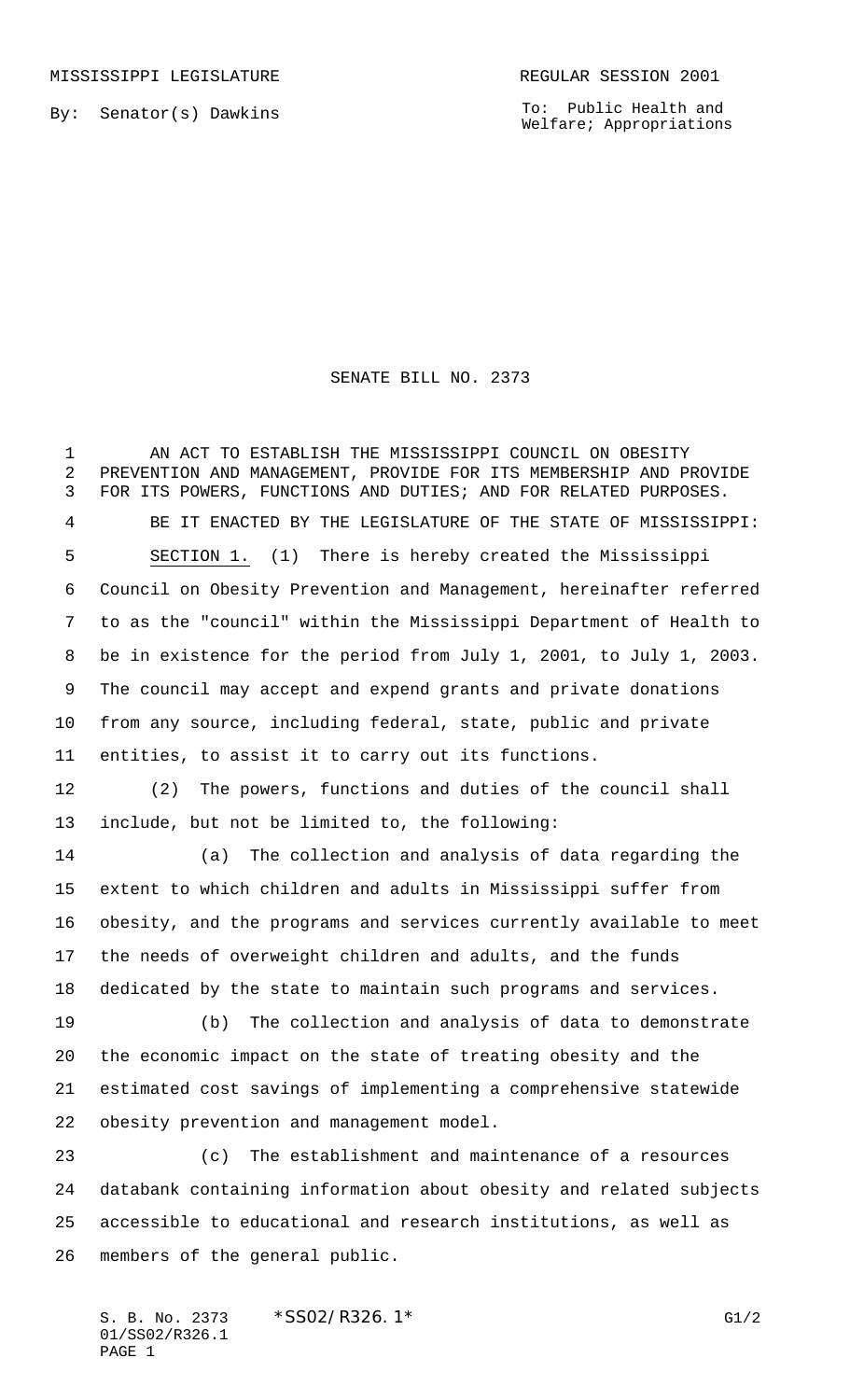(d) Consideration of the feasibility of awarding tax incentives for work sites which promote activities to reduce obesity in the work force.

 (e) The establishment of recommendations to enhance funding for effective prevention and management programs and services, including Medicaid, private health insurance programs, and other state and federal funds.

 (f) The establishment of recommendations designed to assure that children of school age who may have early indicators of obesity have access to affordable, effective prevention and management services.

 (g) The establishment of recommendations for changes to statewide elementary and secondary education curricula to implement comprehensive, coordinated obesity awareness and education programs.

 (h) Recommendations to enhance clinical education curricula in medical, nursing and other schools of higher education to implement comprehensive, coordinated obesity awareness and education courses.

 (i) Recommendations to increase education and awareness among primary care physicians and other health professionals regarding the recognition, prevention and effective management of obesity.

 (j) Consideration of a state prevention campaign to increase public awareness of the need for early prevention and management of obesity, possibly including:

 (i) A broad-based public education campaign outlining health risks associated with failure to receive treatment for obesity.

 (ii) A health professional training campaign. (iii) A targeted public education campaign directed toward high risk populations.

S. B. No. 2373 \*SS02/R326.1\* 01/SS02/R326.1 PAGE 2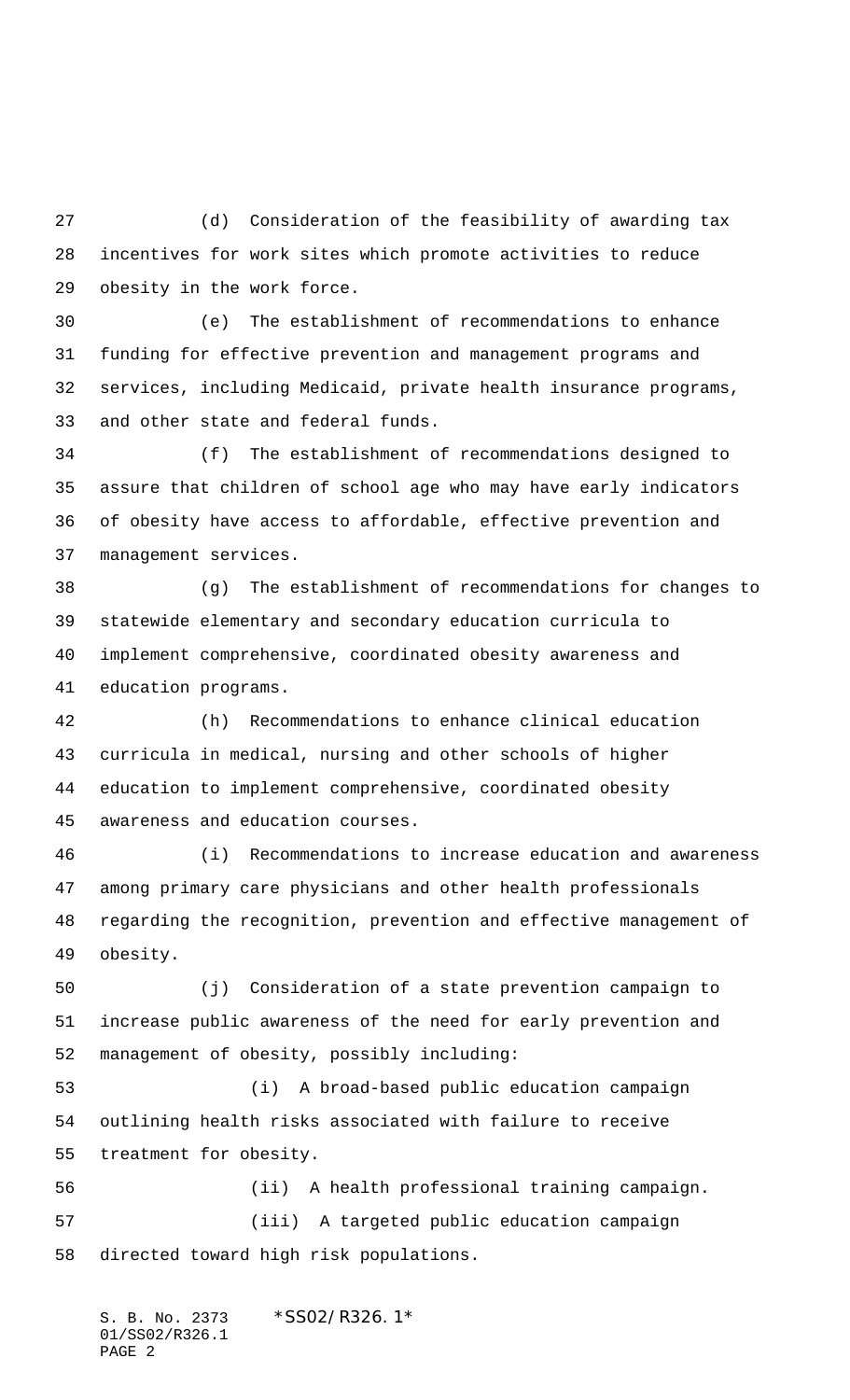S. B. No. 2373 \*SS02/R326.1\* 01/SS02/R326.1 PAGE 3 (k) Coordination with the U.S. Department of Agriculture, the U.S. Department of Health and Human Services, the U.S. Department of Education, the U.S. Center for Disease Control and the National Center for Chronic Disease Prevention to share resources and information in order to ensure a comprehensive approach to obesity and obesity-related conditions. (l) Coordination with the State Departments of Education, Health, Human Services and the Division of Medicaid to share resources and information in order to ensure a comprehensive approach to obesity and obesity-related conditions. (m) Identification of and recommendations to reduce cultural, environmental and socioeconomic barriers to prevention and management of obesity in Mississippi. (3) The council shall be composed of the following members: (a) The Executive Director of the Department of Health, or his designee. (b) The Executive Director of the Department of Human Services, or his designee. (c) The State Superintendent of Education, or his designee. (d) The Executive Director of the Department of Mental Health, or his designee. (e) A representative of the Office of the Governor, to be appointed by the Governor. 83 (f) A member of the House of Representatives, appointed by the Speaker of the House of Representatives. (g) A member of the Senate, appointed by the Lieutenant Governor. (h) Two (2) representatives of the public-at-large, to be selected by the Governor. (i) The President of the Mississippi Medical Association, or his designee, or the African American Obesity Research and Treatment Association (AAORTA).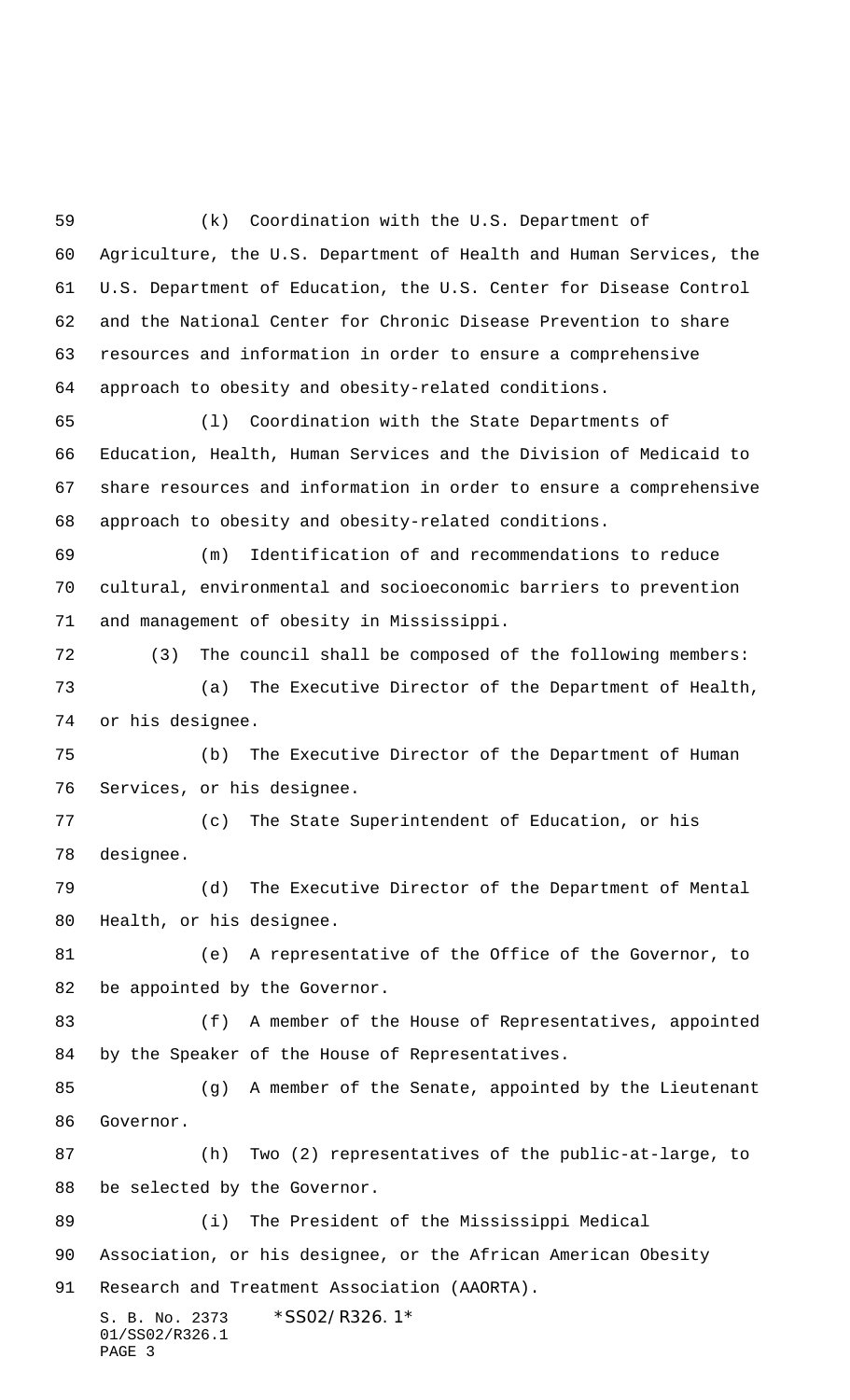S. B. No. 2373 \* SS02/R326.1\* 01/SS02/R326.1 PAGE 4 (j) The President of the Mississippi State Nurses Association, or his designee. (k) The President of the Mississippi Pharmacists Association, or his designee. (l) The President of the Mississippi Chapter of the American Academy of Pediatrics, or his designee. (m) The Vice Chancellor of the University of Mississippi Medical Center, or his designee. (n) A representative appointed from the Mississippi state office of the American Association of Retired Persons. (o) A representative of the Mississippi Dietetic Association. (p) A representative of the Mississippi Restaurant Association. (q) The President of the Mississippi Physical Therapy Association, or his designee. (r) A member appointed by the Mississippi Commissioner of Insurance. (s) A representative from a food processor or food manufacturer. (4) The council shall meet upon call of the Governor not later that August 1, 2001, and shall organize for business by selecting a chairman who shall serve for a one-year term and may be selected for subsequent terms. The council shall adopt internal organizational procedures necessary for efficient operation of the council. Council procedures shall include duties of officers, a process for selecting officers, quorum requirements for conducting business and policies for any council staff. Each member of the council shall designate necessary staff of their departments to assist the council in performing its duties and responsibilities. The council shall meet and conduct business at least quarterly. Meetings of the council shall be open to the public and opportunity for public comment shall be made available